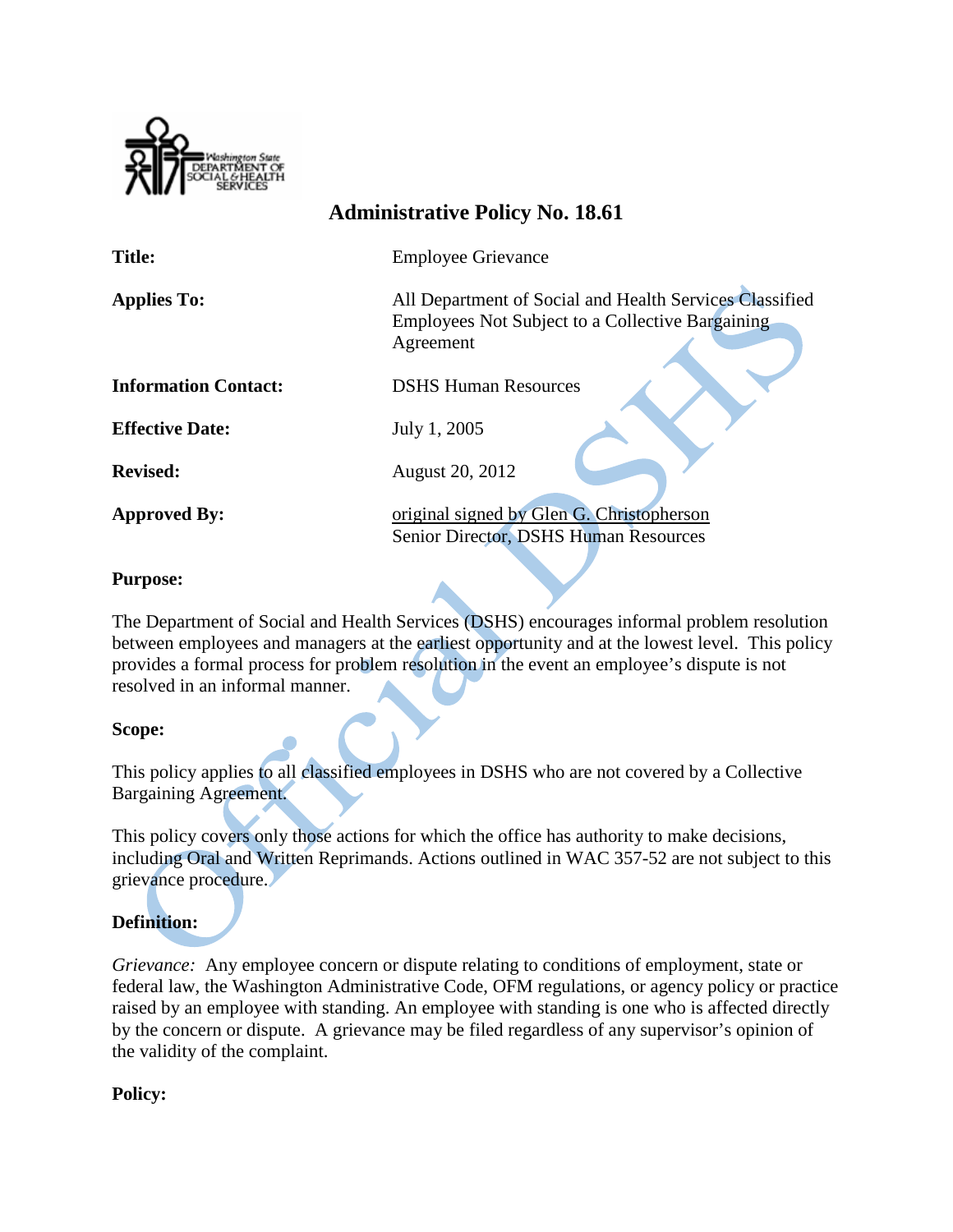Administrative Policy 18.61 August 20, 2012 Page 2

An employee cannot file a grievance if he or she is pursuing the dispute through another formalized process such as an appeal filed under WAC [357-](http://apps.leg.wa.gov/WAC/default.aspx?cite=357)52 or a discrimination or sexual harassment complaint filed under state or federal statute.

An employee should not file a grievance under this policy if they have a discrimination or sexual harassment complaint. Complaints regarding discrimination and sexual harassment should be filed under Administrative Policy 18.66 – [Discrimination and Harassment Prevention.](http://asd.dshs.wa.gov/rpau/rpau-adminpolicy.htm#chapter18)

Sensitive/confidential information contained within a grievance will be treated confidentially to the extent possible and allowed by law.

Retaliation against an employee for filing a grievance under this policy is prohibited.

Process:

- 1. Step 1
	- a. If a dispute is not resolved informally, the employee may present a written grievance to the Appointing Authority/Designee, with a copy to the local DSHS Human Resources Office, within 15 calendar days as described in Section B.5.
	- b. The Appointing Authority/Designee will meet with the employee, in person or by telephone, within 15 calendar days after receipt of the grievance. During the Step 1 meeting, the employee shall present all known facts.
	- c. The Appointing Authority/Designee will present a written decision to the employee within 15 calendar days after the meeting.
	- d. If the Appointing Authority/Designee is the cause of the grievance, the employee may submit the written grievance to the next higher management level.
- 2. Step 2
	- a. If the grievance is not resolved at Step 1, the employee may move the grievance to Step 2 by filing it with the Office of the Secretary, with a copy to DSHS Human Resources, Labor Relations Unit in Olympia within 15 calendar days after receipt of the Step 1 decision.
	- b. The Secretary/Designee will meet with the employee, in person or by telephone, within 15 calendar days after receipt of the grievance. A final decision is due to the employee within 15 days after the meeting.
	- c. Under this policy, the decision of the Secretary/Designee is final.

## **A. Content**

A grievance must be submitted in writing and include the following information:

1. The date when the alleged violation occurred.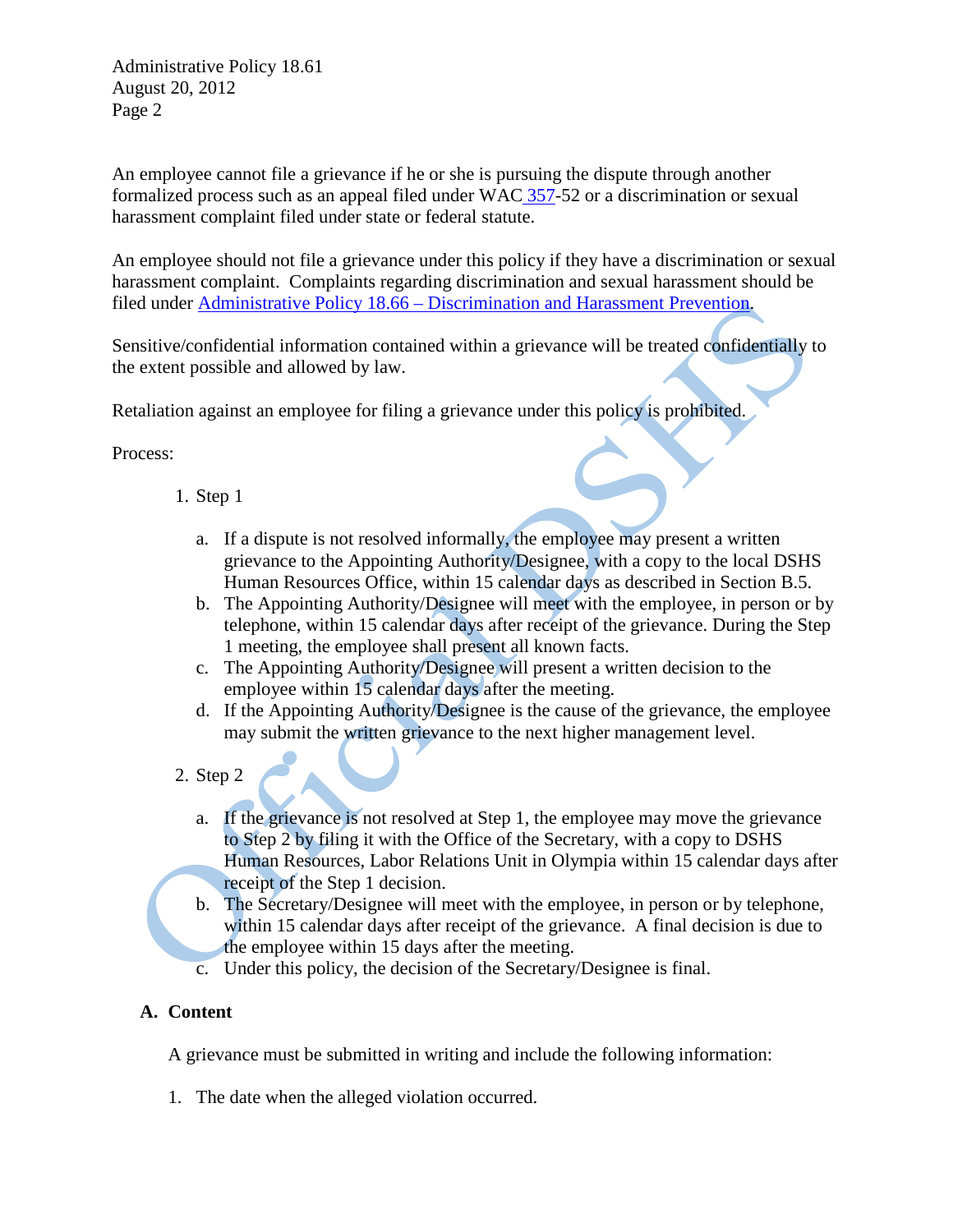Administrative Policy 18.61 August 20, 2012 Page 3

- 2. The specific violation(s) and a description of the facts upon which the grievance is based.
- 3. The specific remedy requested.
- 4. The steps taken by the employee to informally resolve the grievance:
	- a. The individuals involved in the attempted resolution.
	- b. The results of such discussions.
- 5. The name(s) and signature(s) of the aggrieved employee(s). Unless mutually agreed upon by the Appointing Authority/ Designee at Step 1, or the Secretary/Designee at Step 2, new allegations or remedies cannot be added to a grievance that has already been filed.

## **B. Timeframes**

- 1. Timelines in this policy must be strictly adhered to unless mutually modified in writing.
- 2. Calendar days are counted by excluding the first day and including the last day of the timeframe. When the last day falls on a Saturday, Sunday or holiday, the last day is the next business day.
- 3. Failure by the employee to comply with the timeframes will result in the automatic withdrawal of the grievance.
- 4. Failure by the Appointing Authority/Designee to comply with the timeframes will entitle the employee to move the grievance to the next step in the process.
- 5. A grievance must be filed within 15 calendar days of the occurrence causing the employee to feel aggrieved, or the date the employee knew or could reasonably have known of the occurrence.
	- a. During the 15 day period both parties will attempt to informally resolve the dispute.
	- b. Attempts at informal resolution shall include discussions with a management representative who has the authority to resolve the issue.
	- c. The employee shall notify the appropriate management representative that the discussion relates to an issue for a potential grievance, and that the employee is attempting to resolve it at the lowest level.
- **C. Grievance Resolution:**